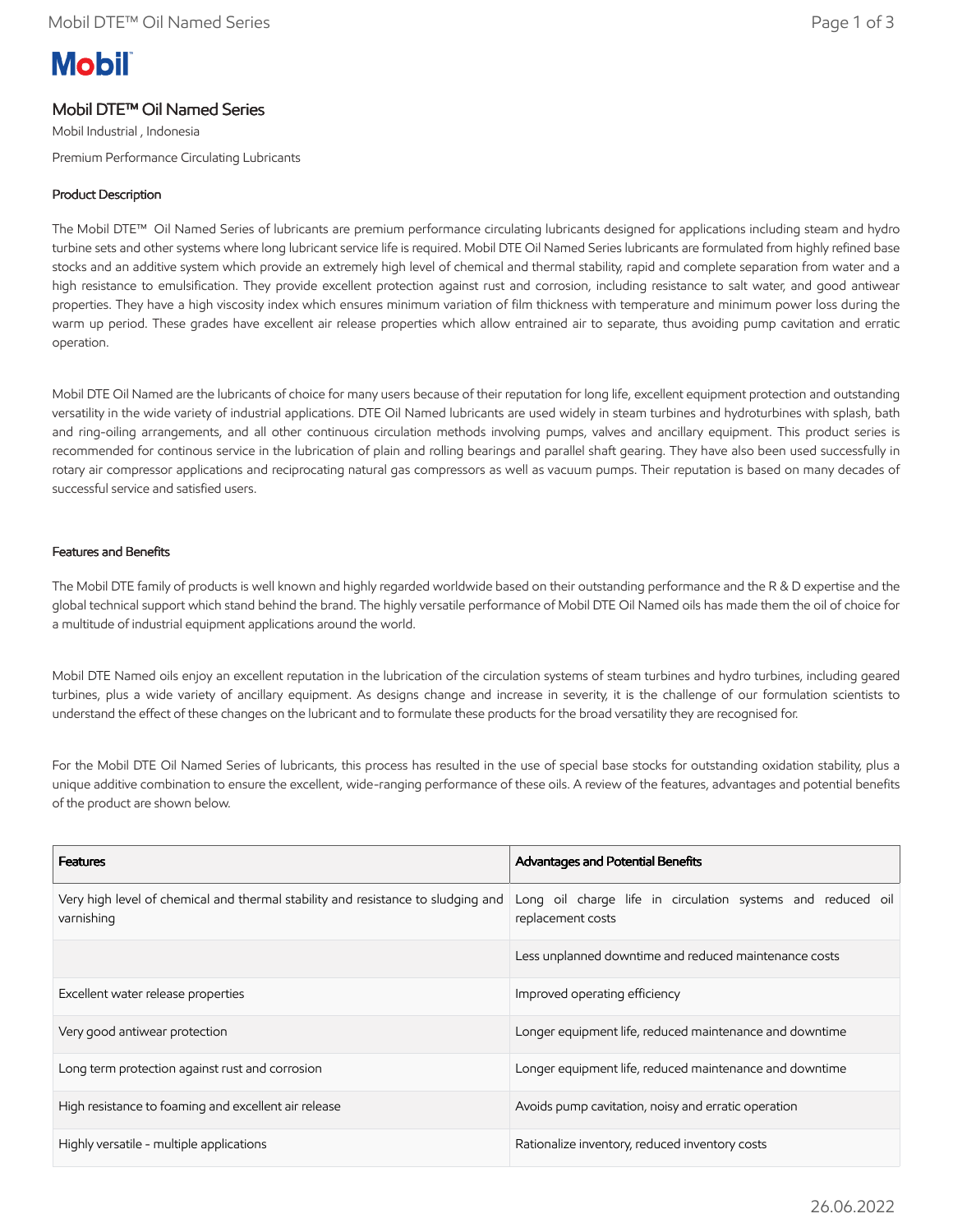# Applications

The Mobil DTE Oil Named Series of lubricants are premium performance circulating lubricants designed for applications where long lubricant service life is required. Specific applications include:

 • Land-based and marine steam turbine, hydro turbine and some gas turbine circulation systems, including pumps, valves and other ancillary equipment

- Continuous service in plain and roller bearings and parallel shaft gearing
- Turbines with oil supplied by splash, bath, ring oiling or other mechanical means
- Moderate severity hydraulic pumps
- Compressors and vacuum pumps handling air, natural gas, and inert gases, and with discharge temperatures not exceeding 150C

# Specifications and Approvals

| This product is recommended for use in applications   MOBIL<br>requiring: | <b>LIGHT</b> | DTE   MOBIL<br>DTE<br><b>MEDIUM</b> | <b>DTE</b><br><b>MOBIL</b><br><b>MEDIUM</b> | <b>HEAVY</b> | DTE  <br><b>MOBIL</b><br><b>HEAVY</b> |
|---------------------------------------------------------------------------|--------------|-------------------------------------|---------------------------------------------|--------------|---------------------------------------|
| GE GEK 27070                                                              | Х            |                                     |                                             |              |                                       |
| <b>GE GEK 28143A</b>                                                      | Х            | X                                   |                                             |              |                                       |
| <b>GE GEK 46506D</b>                                                      | Х            |                                     |                                             |              |                                       |

| This product meets or exceeds the requirements of: | <b>MOBIL DTE LIGHT</b> | <b>MOBIL DTE MEDIUM</b> | MOBIL DTE HEAVY MEDIUM | MOBIL DTE HEAVY |
|----------------------------------------------------|------------------------|-------------------------|------------------------|-----------------|
| DIN 51515-1:2010-02                                |                        |                         |                        |                 |
| GE Power GEK120498                                 |                        |                         |                        |                 |
| JIS K-2213 Type 2                                  |                        |                         |                        |                 |

## Properties and Specifications

| Property                                               | <b>DTE</b><br><b>MOBIL</b><br><b>LIGHT</b> | <b>MOBIL</b><br><b>DTE</b><br><b>MEDIUM</b> | <b>HEAVY</b><br><b>MOBIL</b><br><b>DTE</b><br><b>MEDIUM</b> | DTE<br><b>MOBIL</b><br><b>HEAVY</b> |
|--------------------------------------------------------|--------------------------------------------|---------------------------------------------|-------------------------------------------------------------|-------------------------------------|
| Grade                                                  | <b>ISO 32</b>                              | <b>ISO 46</b>                               | <b>ISO 68</b>                                               | <b>ISO 100</b>                      |
| Air Release Time, 50 C, min, ASTM D3427                | 3                                          | 3                                           | $\overline{4}$                                              | 8                                   |
| Copper Strip Corrosion, 3 h, 100 C, Rating, ASTM D130  | 1B                                         | 1B                                          | 1B                                                          | 1B                                  |
| Density @ 15 C, kg/l, ASTM D4052                       | 0.850                                      | 0.860                                       | 0.860                                                       | 0.880                               |
| Emulsion, Time to 3 mL Emulsion, 54 C, min, ASTM D1401 | 15                                         | 15                                          | 20                                                          |                                     |
| FZG Scuffing, Fail Load Stage, A/8.3/90, ISO 14635-1   |                                            |                                             | 10                                                          | 10                                  |
| Flash Point, Cleveland Open Cup, °C, ASTM D92          | 218                                        | 221                                         | 223                                                         | 237                                 |
| Foam, Sequence I, Stability, ml, ASTM D892             | $\mathbf{0}$                               | $\mathbf{0}$                                | $\mathbf 0$                                                 | 0                                   |